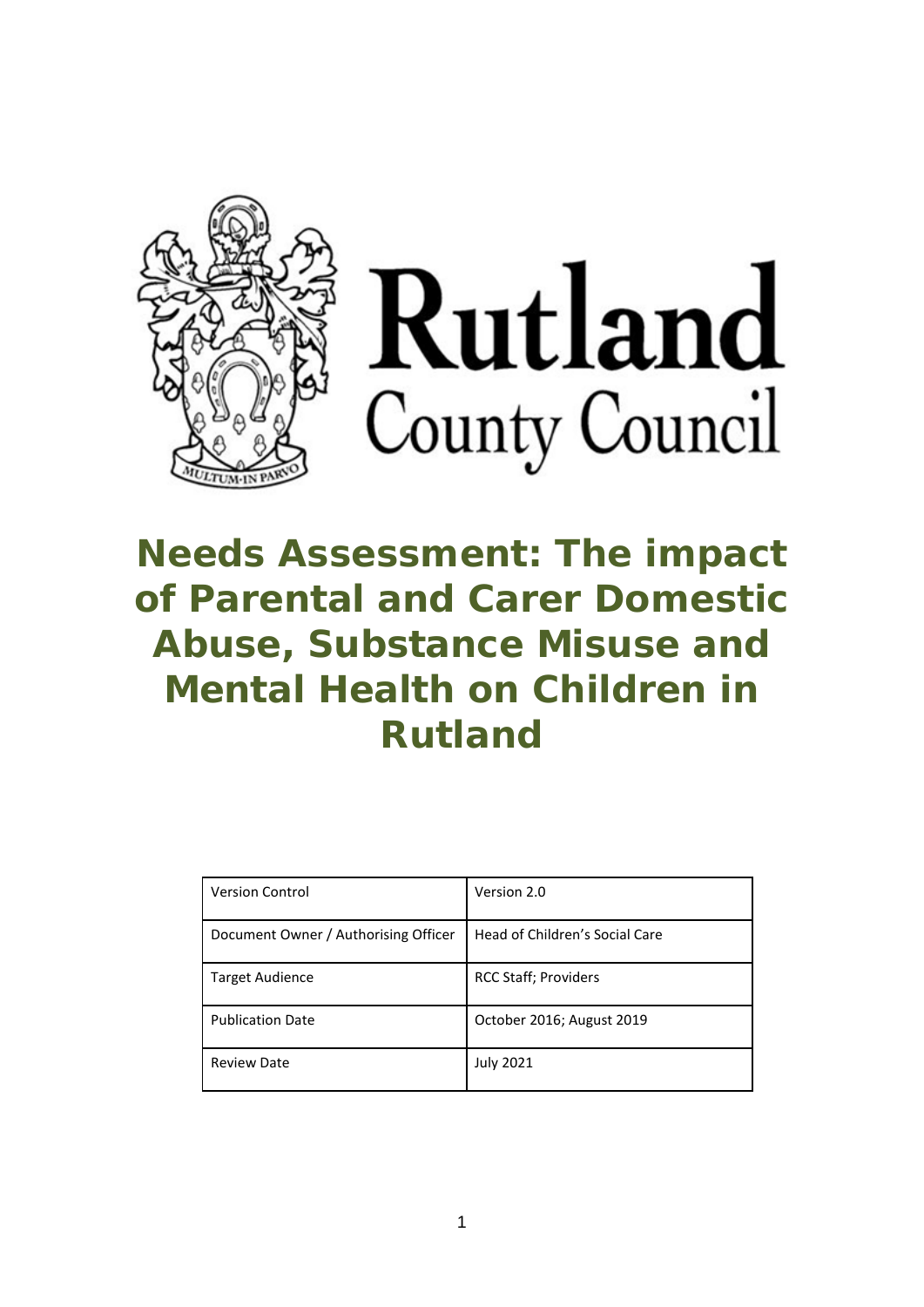# **Contents**

| 1.    |       |  |  |  |  |  |  |  |  |
|-------|-------|--|--|--|--|--|--|--|--|
| 2.    |       |  |  |  |  |  |  |  |  |
|       | 2.1   |  |  |  |  |  |  |  |  |
| 3.    |       |  |  |  |  |  |  |  |  |
| 4.    |       |  |  |  |  |  |  |  |  |
| 5.    |       |  |  |  |  |  |  |  |  |
|       | 5.1   |  |  |  |  |  |  |  |  |
| 6.    |       |  |  |  |  |  |  |  |  |
|       | 6.1   |  |  |  |  |  |  |  |  |
|       | 6.2   |  |  |  |  |  |  |  |  |
|       | 6.3   |  |  |  |  |  |  |  |  |
|       | 6.4   |  |  |  |  |  |  |  |  |
| 7.    |       |  |  |  |  |  |  |  |  |
|       | 7.1   |  |  |  |  |  |  |  |  |
| 8.    |       |  |  |  |  |  |  |  |  |
|       | 8.1   |  |  |  |  |  |  |  |  |
|       | 8.2   |  |  |  |  |  |  |  |  |
|       | 8.3   |  |  |  |  |  |  |  |  |
|       | 8.4   |  |  |  |  |  |  |  |  |
|       | 8.5   |  |  |  |  |  |  |  |  |
|       | 8.6   |  |  |  |  |  |  |  |  |
| 9.    |       |  |  |  |  |  |  |  |  |
|       | 9.1   |  |  |  |  |  |  |  |  |
|       | 9.1.1 |  |  |  |  |  |  |  |  |
|       | 9.1.2 |  |  |  |  |  |  |  |  |
| 9.1.3 |       |  |  |  |  |  |  |  |  |
| 9.1.4 |       |  |  |  |  |  |  |  |  |
|       | 9.1.5 |  |  |  |  |  |  |  |  |
| 10.   |       |  |  |  |  |  |  |  |  |
|       |       |  |  |  |  |  |  |  |  |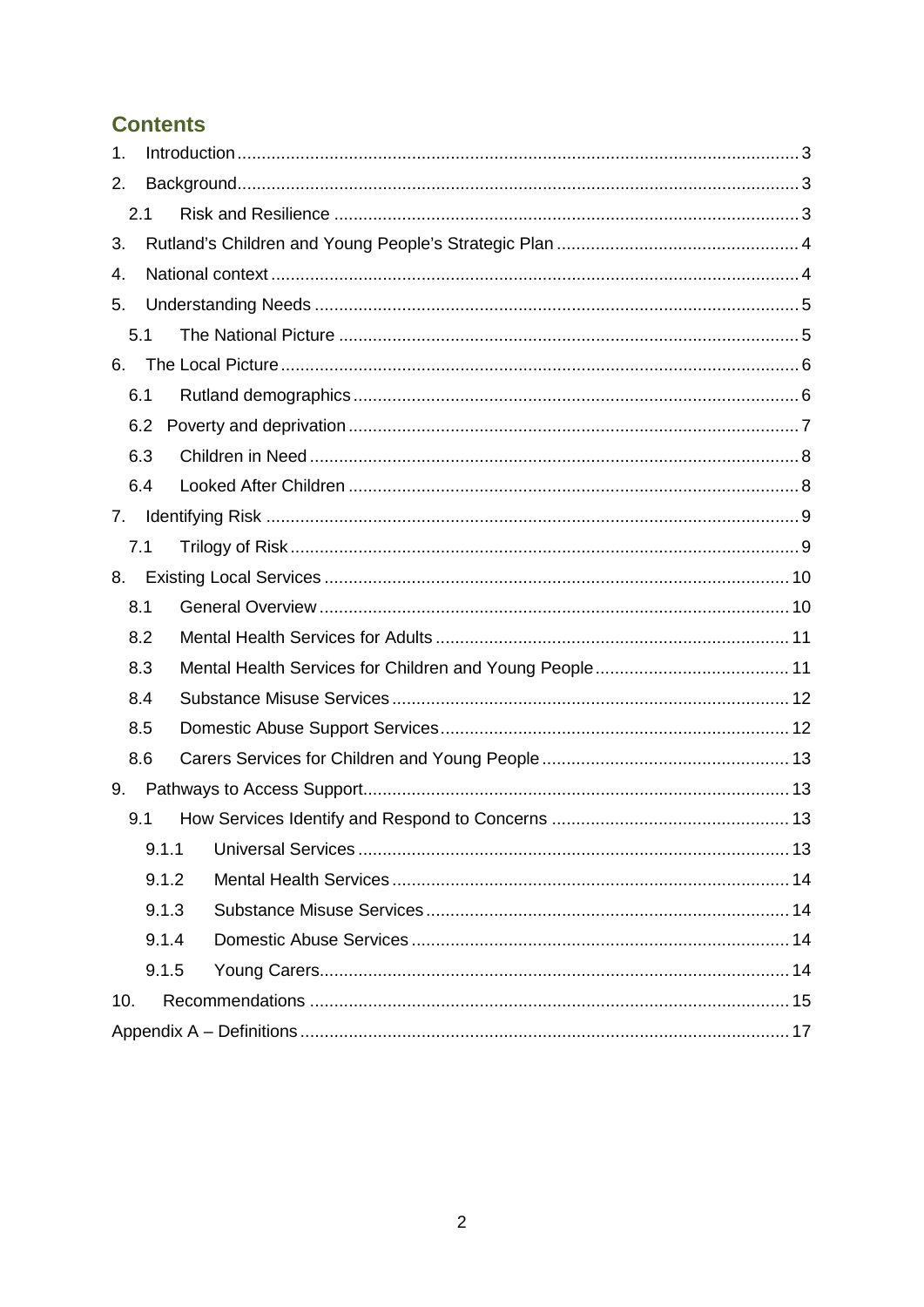# <span id="page-2-0"></span>**1. Introduction**

This needs assessment sets out the level of potential and known numbers of children living in Rutland on whom the 'trilogy of risk' (also known as the 'toxic trio') has an impact, and provides an overview of the services in place to address these risks and to support.

# <span id="page-2-1"></span>**2. Background**

Evidence shows that mental health difficulties, substance misuse problems and domestic abuse affect a significant proportion of the adult and child population. Many of these people are parents or are living with others who may be vulnerable.

These issues can be very harmful on their own, but when two or more of these issues come together in the home and or the community the risks can increase. Living in environments where these issues are present can be harmful to the health and wellbeing of children. The impact can often be 'hidden' in that the children are not the primary service user in the house, yet may experience poorer outcomes as a result, affecting their safety, development, health and welfare. Other factors may also be present in the household which further increase vulnerability such as poor housing, financial problems, and physical ill-health.

The definitions used within this document for mental health difficulties, substance misuse and domestic abuse are included within Appendix A.

#### <span id="page-2-2"></span>**2.1 Risk and Resilience**

There is a strong evidence base to indicate the risk factors that can make children and families vulnerable. Risk is cumulative, reducing risk by even a small amount, or avoiding adding to it, may make all the difference to that child's wellbeing and development.

There is no evidence to suggest that any single age group of children appears to be either particularly protected from, or damaged by, the impact of parental mental health difficulties, substance misuse or domestic abuse, rather it depends on individual circumstances and the other support and influences surrounding the child.

It is important to stress that the impact of these factors on parenting or their caring capacity varies – parents living with poor mental health, using substances and/or in abusive relationships may still be able to safely care for their children. Not all parents who experience mental illness, substance misuse and/or domestic abuse necessarily present a risk to their children or do not have the capacity to parent effectively. The presence of protective factors can help to reduce risk and to offset any negative impacts.

Whilst risk factors such as parental substance misuse, domestic abuse and/or mental illness are beyond the (immediate) control of practitioners, whether these issues are recognised , are identified early and how they are dealt with both by children's services and by adults' services, can be significant. Although there are, in general, factors that make children less vulnerable to the behaviours which result from their parents' problems, the impact on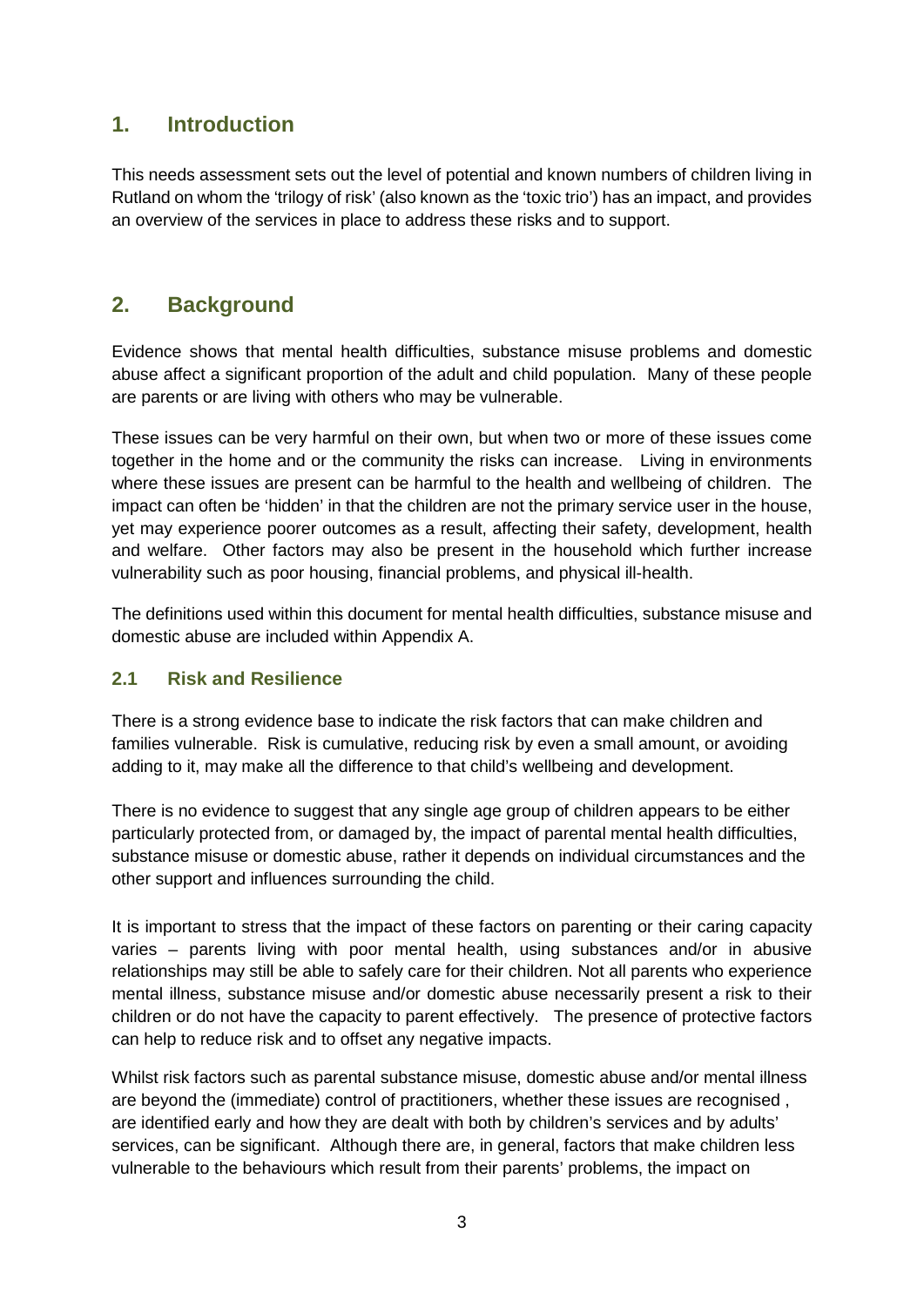children varies for individuals; children can be supported to develop emotional resilience, to learn how to get better at managing risk in their lives and coping well despite difficult circumstances.

Regardless of the type of risk or vulnerability of the parent/carer, the impact on the child is often the same, and the means by which a child's resilience can be improved is also largely the same. Importantly, resilience can be learned and - as with risk – can be cumulative: as resilience improves, so too does the range of strategies available to individuals to cope with risk. Protective factors to help build resilience include:

- being supported by agencies who take a 'whole family' approach to supporting the child, their parent and other family members;
- receiving support from their relatives, teachers, other adults and their friends;
- having another trusted adult and caregiver who offers stability:
- cultural factors, such as the support of faith communities.

No single agency is able to provide all the help required to safeguard and promote the welfare of the child and meet all the needs of their parents/carers. Therefore a multi-agency integrated approach, in Rutland often described as 'team around the family' approach, is essential in identifying and tacking the issues.

# <span id="page-3-0"></span>**3. Rutland's Children and Young People's Strategic Plan**

The Rutland Children and Young people 's Partnership and its Strategic Plan 2019 - 2022 sets six aims for children and young people in Rutland:

- **1.** Every child lives in a happy and safe environment
- **2.** Families are supported and empowered to create a nurturing environment where children can flourish
- **3.** Every child has access to the best possible education
- **4.** We work together with young people and give them the support they need to grow into happy, successful and independent adults
- **5.** Children remain living with their families, when safe and in their interest to do so
- **6.** Children who do become looked after, or are leaving our care, are supported to achieve the best emotional, physical and academic outcomes.

# <span id="page-3-1"></span>**4. National context**

Under the Children Act 2004 "a children's services authority in England must have regard to the importance of parents and other persons caring for children in improving the well-being of children" (Section 10(3) of the Children Act 2004). The Children Act 2004 placed statutory duties on local agencies to make arrangements to safeguard and promote the welfare of children in the course of discharging their normal functions.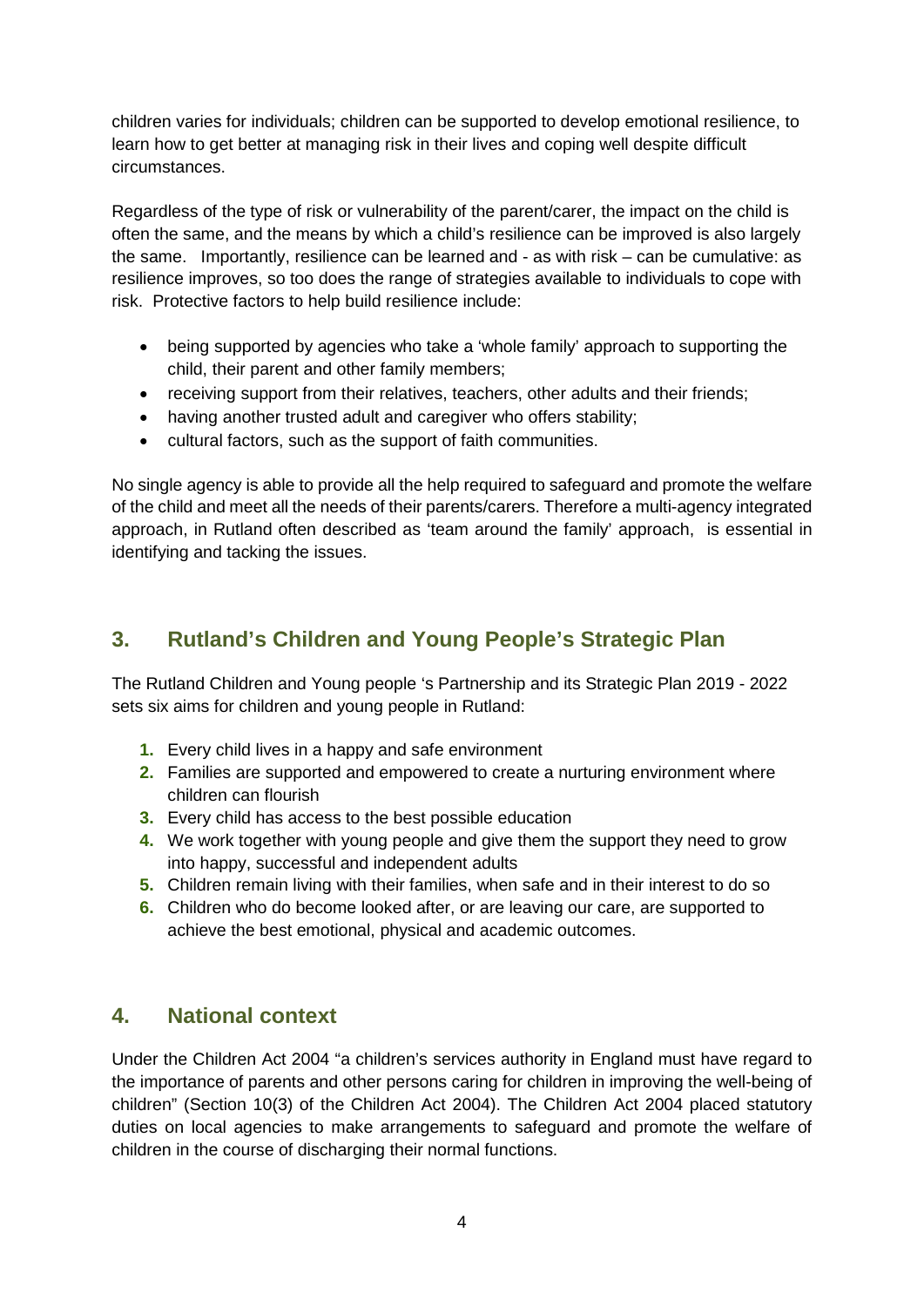The Government's statutory guidance Working Together to Safeguard Children (2010, revised 2018) made clear that safeguarding and promoting the welfare of children 'depends on effective joint working between agencies and professionals that have different roles and expertise'. Working Together further clarifies the responsibilities of professionals towards safeguarding children and strengthens the focus away from processes and onto the needs of the child.

In July 2018, the Children's Commissioner published "Are they shouting because of me?" Voices of children living in households with domestic abuse, parental substance misuse and mental health issues (Children's Commissioner, July 2018). In the report children spoke about how their experiences at home had affected them, and drew attention to the fact that siblings could be affected very differently by the same family events. Children also made it clear that the experiences and consequences of social care being involved in their lives could be just as impactful as the domestic abuse, parental substance misuse and parental mental health problems. Children noted that their everyday lives affected their:

- Emotional wellbeing and mental health
- Behaviour
- Relationships with family and friends
- Caring responsibilities
- School and
- Feeling safe

The report also sets in children's own voices how they cope, what stopped them from speaking out and their experiences of support offered.

# <span id="page-4-0"></span>**5. Understanding Needs**

#### <span id="page-4-1"></span>**5.1 The National Picture**

Data reflecting the prevalence of parental mental illness, substance misuse, and domestic abuse should be interpreted with caution - differing terminology and definitions will mean that data captured is not necessarily comparable across different sources.

The Children's Commissioner's report on Vulnerability (2018) provides estimates on the levels in England on children living in families with complex needs. Due to the methodology the figures are likely to be a conservative estimate of household-level prevalence. Nevertheless, these estimates are likely to offer the best available evidence on the scale of the trilogy of risk factors in England.

- Around 770,000 children live with an adult who experienced domestic abuse in the last year, including 300,000 children aged 5 or under.
- Around 470,000 children live with an adult who is dependent on drink or drugs, including 180,000 children aged 5 or under.
- Around 1.6 million children live with an adult who experiences severe mental health problems, such as showing clear signs of a mental or psychiatric disorder or having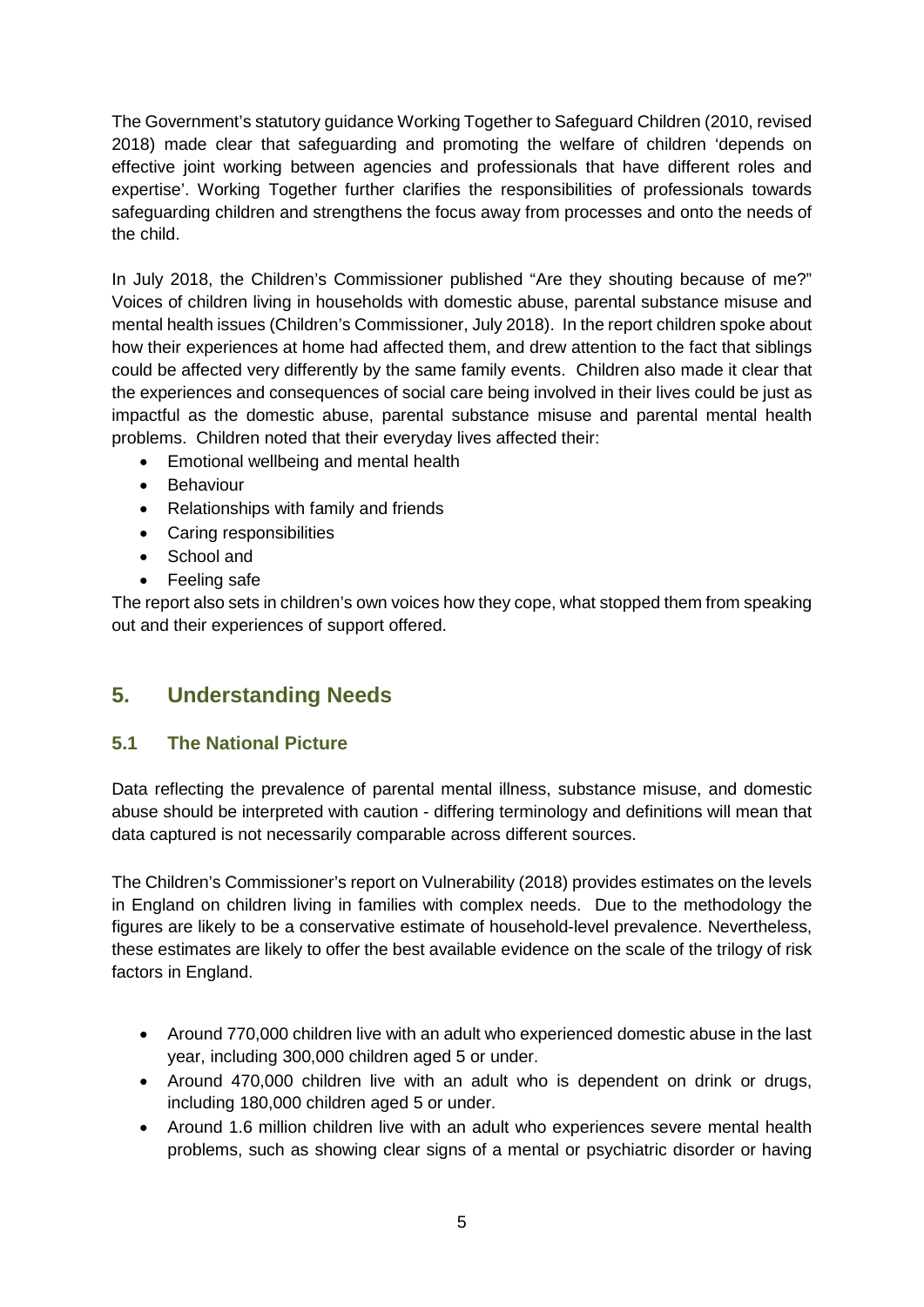attempted suicide or self-harm within the past year. This includes 470,000 children under the age of 5.

- Altogether, 2.1 million children under 18 live with an adult experiencing at least one of these issues, including 690,000 children aged 5 or under.
	- o Around 471,000 children live with an adult experiencing two of these issues, including 159,000 children aged 5 or under.
	- $\circ$  Around 103,000 children live with an adult who is experiencing all three issues simultaneously. This includes 52,000 children aged 5 or under.

# <span id="page-5-0"></span>**6. The Local Picture**

#### <span id="page-5-1"></span>**6.1 Rutland demographics**

The population of Rutland as at the 2017 mid-year estimate was 39,474, comprising 20,175 males and 19,299 females. There are an estimated 8,598 children and young people aged up to 19 years in Rutland, 1,858 of whom are aged 0 to 4 years, and 6,740 of whom are aged 5-19 years.

There is a particular spike in the population between the ages of 15 to 19, and this is especially pronounced for males. This runs contrary to the regional trend, and may well be as a result of the local independent boarding schools in Oakham and Uppingham. The next age banding of 20 to 24 years shows a significantly lower population that the previous age group and the regional picture, suggesting that young people are migrating away from Rutland post-school. There is an overall widening of the pyramid between the 45-49 year group and the 65-69 year age group – again, for the latter this is contrary to the regional picture. With life expectancy set to increase it is anticipated that the population of older people within Rutland will increase significantly over the next 20-30 years, and at a greater rate than children and young people.



Figure 1: ONS 2017 mid-year estimates by age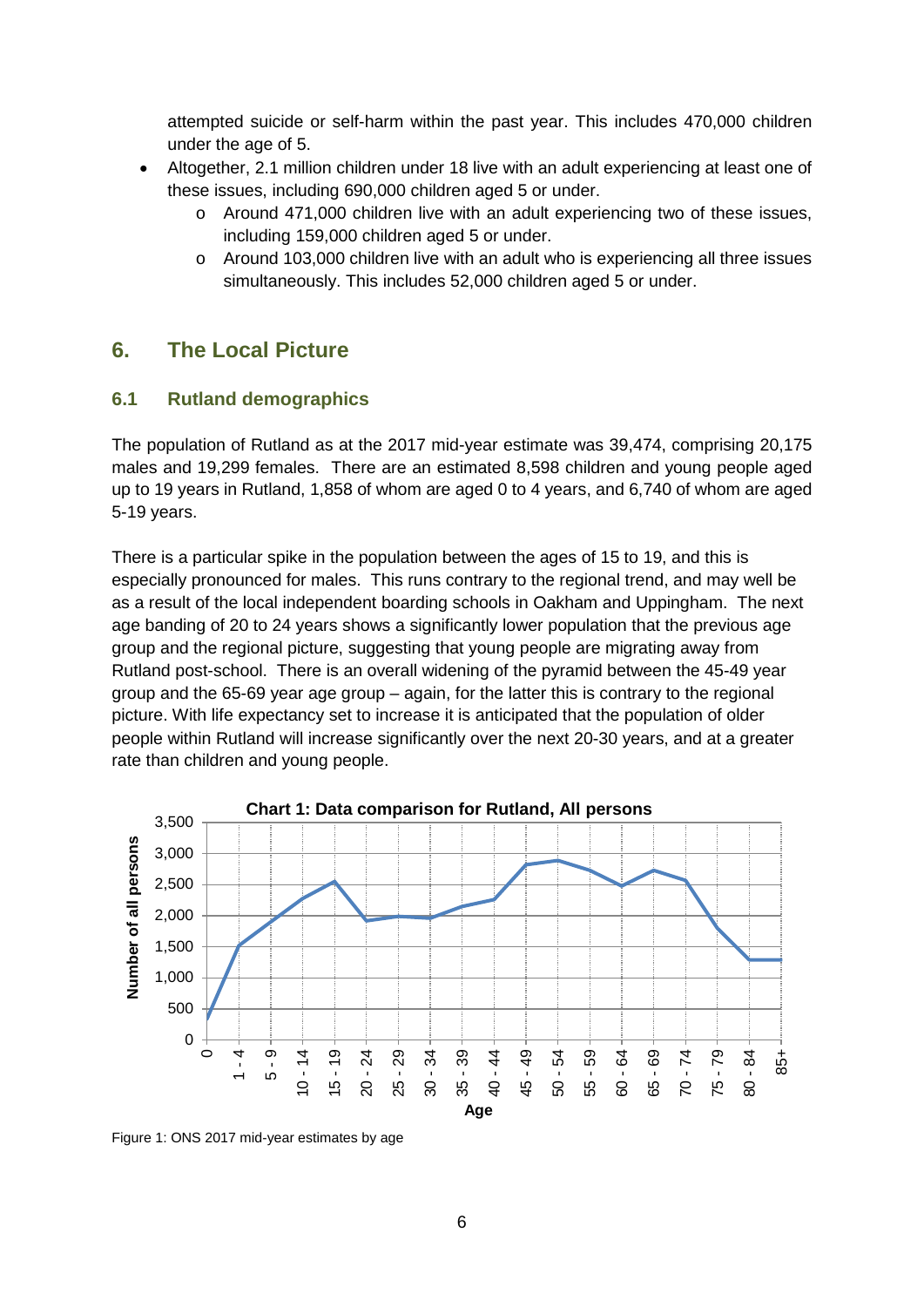#### <span id="page-6-0"></span>**6.2 Poverty and deprivation**

Rutland is one of the most affluent counties in England; of 149 Upper Tier Local Authorities in 20[1](#page-6-1)5, Rutland ranked 149 (with 1 being the most deprived, and 149 being the least deprived)<sup>1</sup>



Figure 2: IMD rating 2015 East Midlands

In the Health Profile released by Public Health England (2018), Rutland has ranked first in the 10 best performing local authority districts for levels of deprivation. At a more granular level, there is variation across Rutland in levels of income deprivation.<sup>[2](#page-6-2)</sup>

<span id="page-6-1"></span>1 (Indices of Deprivation: 2015 by County Council). [https://lginform.local.gov.uk/reports/lgastandard?mod-metric=3944&mod-period=1&mod](https://lginform.local.gov.uk/reports/lgastandard?mod-metric=3944&mod-period=1&mod-area=E06000017&mod-group=AllUnitaryLaInCountry_England&mod-type=namedComparisonGroup)[area=E06000017&mod-group=AllUnitaryLaInCountry\\_England&mod-type=namedComparisonGroup](https://lginform.local.gov.uk/reports/lgastandard?mod-metric=3944&mod-period=1&mod-area=E06000017&mod-group=AllUnitaryLaInCountry_England&mod-type=namedComparisonGroup) <sup>2</sup> Public Health England Health Profil[e https://fingertips.phe.org.uk/profile/health-profiles/area-search-](https://fingertips.phe.org.uk/profile/health-profiles/area-search-results/E12000004?search_type=list-child-areas&place_name=East%20Midlands)

<span id="page-6-2"></span>[results/E12000004?search\\_type=list-child-areas&place\\_name=East%20Midlands](https://fingertips.phe.org.uk/profile/health-profiles/area-search-results/E12000004?search_type=list-child-areas&place_name=East%20Midlands)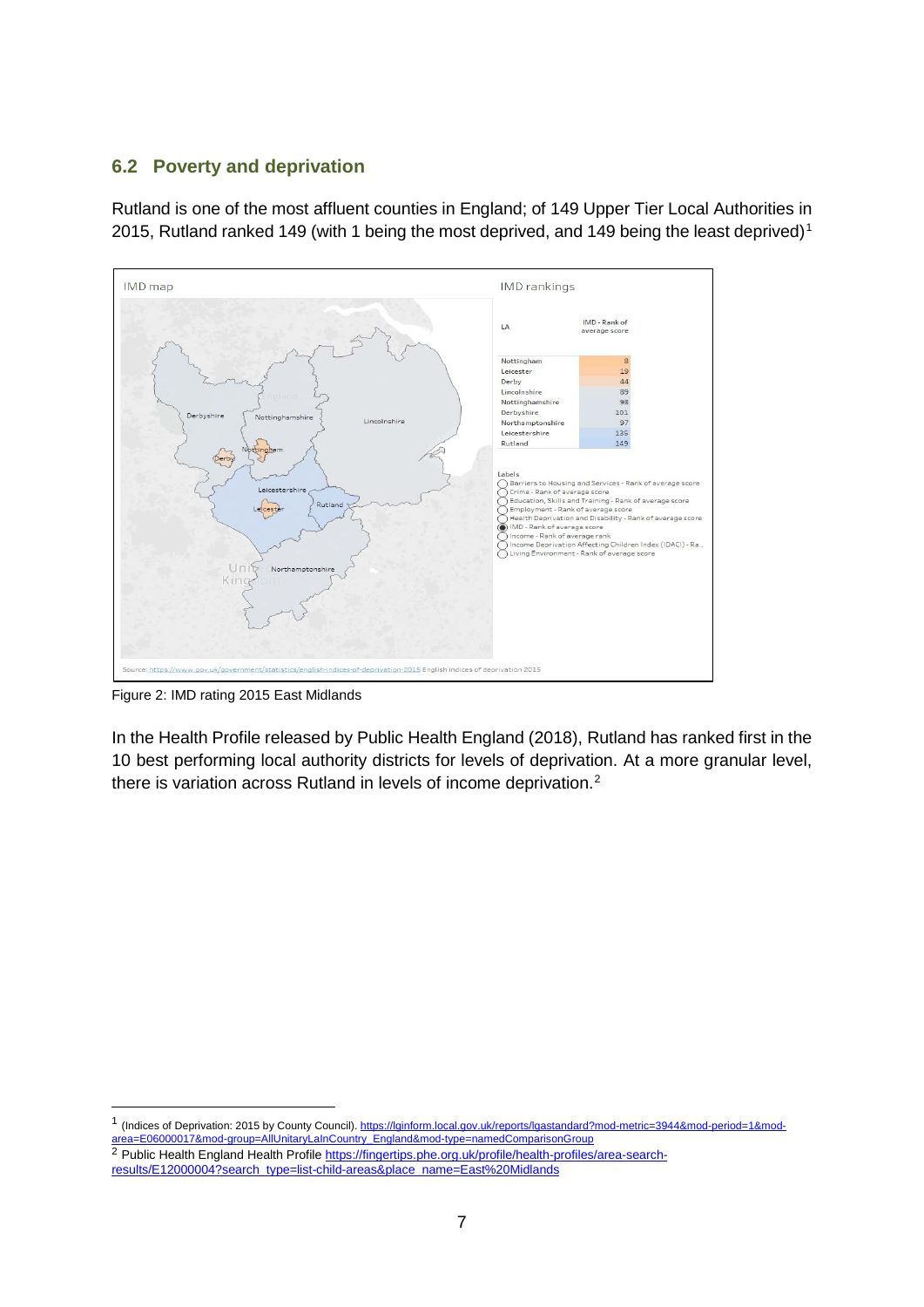

Figure 3: Index of Multiple Deprivation 2015 (IMD 2015) Rutland.

In 2016 in Rutland, 6.5% of all dependent children under 16 live in low income families, against an England average of 17%; this equates to 385 children.

#### <span id="page-7-0"></span>**6.3 Children in Need**

Throughout 2017/18, 369 children under the age of 18 in Rutland were classified as children in need. This was a reduction from 429 during 2016/17. Domestic abuse, substance misuse and/or mental health problems remained the most commonly identified factors at assessment, notwithstanding that there may also be incidents which are not disclosed at this point. [3](#page-7-2)

#### <span id="page-7-1"></span>**6.4 Looked After Children**

The total number of Looked After Children is relatively consistent in Rutland, ranging between 35 in 2013/14 to 30 in 2017/18. Table 1 shows the number of Looked After Children in Rutland (rounded to the nearest 5) alongside the corresponding figures for East Midlands and England over the last five years<sup>4</sup>. The rate of Looked After Children is much lower for Rutland than for the East Midlands and England, and has reduced since 2015/16, contrary to the rates for the East Midlands and England which have both increased. The rate in the East Midlands is lower than England, however it is increasing more rapidly.

The highest rate in Rutland over the last five years was during 2015/16. Some caution should be taken when interpreting the increase in rates as this is based on a very low base (39 in 2016) and this could easily be skewed, for example by a family cohort of multiple siblings.

<span id="page-7-2"></span> <sup>3</sup> CIN Census 2017/18 <https://www.gov.uk/government/collections/statistics-children-in-need>

<span id="page-7-3"></span><sup>4</sup> SSDA903 2017/18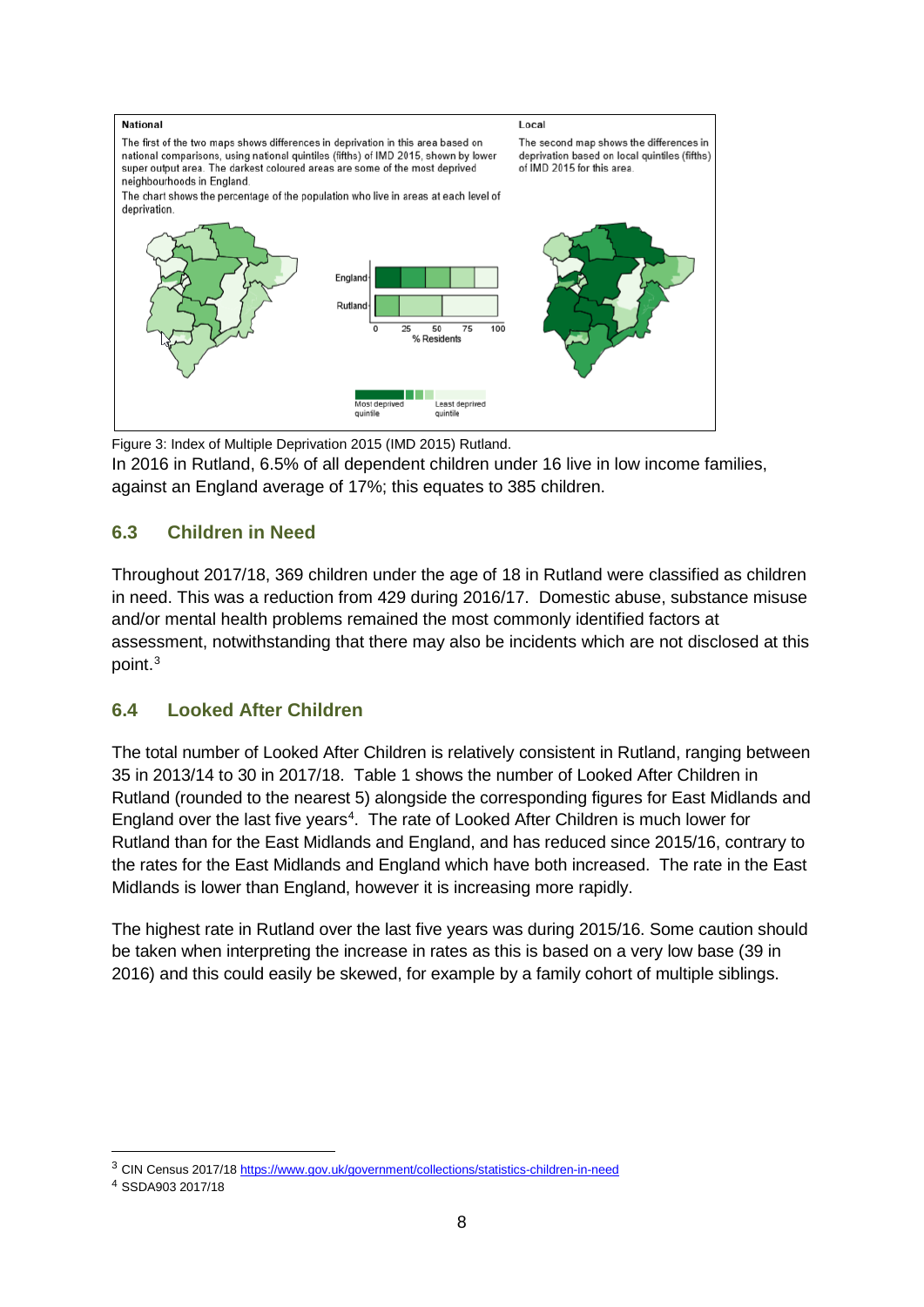|                         |         |         | <b>Number</b> |         |         | Rates per 10,000 children aged under 18 |         |         |         |         |
|-------------------------|---------|---------|---------------|---------|---------|-----------------------------------------|---------|---------|---------|---------|
|                         | 2013/14 | 2014/15 | 2015/16       | 2016/17 | 2017/18 | 2013/14                                 | 2014/15 | 2015/16 | 2016/17 | 2017/18 |
| Rutland                 | 35      | 35      | 40            | 40      | 30      | 44                                      | 44      | 52      | 50      | 39      |
| East<br><b>Midlands</b> | 4,960   | 5,130   | 5,220         | 5,400   | 5.630   | 52                                      | 53      | 54      | 55      | 57      |
| England                 | 68.820  | 69,500  | 70,450        | 72,670  | 75.420  | 60                                      | 60      | 60      | 62      | 64      |

Table 1 – Rate of looked after children per 10,000 population for Rutland, East Midlands and England

Abuse or neglect has consistently remained the highest category of need for Looked After Children in Rutland over the past five years; with this currently being the primary category of need followed by family acute stress, then family dysfunction.

# <span id="page-8-0"></span>**7. Identifying Risk**

All organisations, including the police and health services, also have a duty under Section 11 of the Children Act 2004 to ensure that they consider the need to safeguard and promote the welfare of children when carrying out their functions.

Rutland work to the Leicester, Leicestershire and Rutland Safeguarding Partnership (formerly the Local Safeguarding Children Board) Thresholds Document 2014 (revised 2016), further revision 2019 and not yet published which provides an overview of the continuum of needs of all children and the thresholds at each level. It provides guidance on the key concepts and processes in working with children, young people and their families according to their needs.

The Safeguarding Partnership sets out safeguarding procedures for all those involved in providing care to children and vulnerable adults, and to those whose illness or condition may have an impact on the health or wellbeing of a child or vulnerable adult. Regular safeguarding training is mandatory for all staff within all organisations working with children and vulnerable adults, as well as other staff working in non-frontline roles. There are varying levels of training available which are appropriate to the level of contact individuals may have with children and their families.

All commissioned external service providers working with children and vulnerable adults are required to have safeguarding policies and procedures in place which their staff must adhere to, and are contractually obliged to work to the LSCB, and Local Safeguarding Adult Board (LSAB) policies and procedures.

#### <span id="page-8-1"></span>**7.1 Trilogy of Risk**

Between 1<sup>st</sup> April 2017 and 31<sup>st</sup> March 2018, 392 children and family assessments undertaken by both Children's Social Care and Early Help services were completed, 336 of these identified at least one risk factor (86%).

Of those with a risk factor, 196 (58%) had one or more of the trilogy of risk factors. The intersection of these risks can be seen in the diagram below. Between 6% and 10% of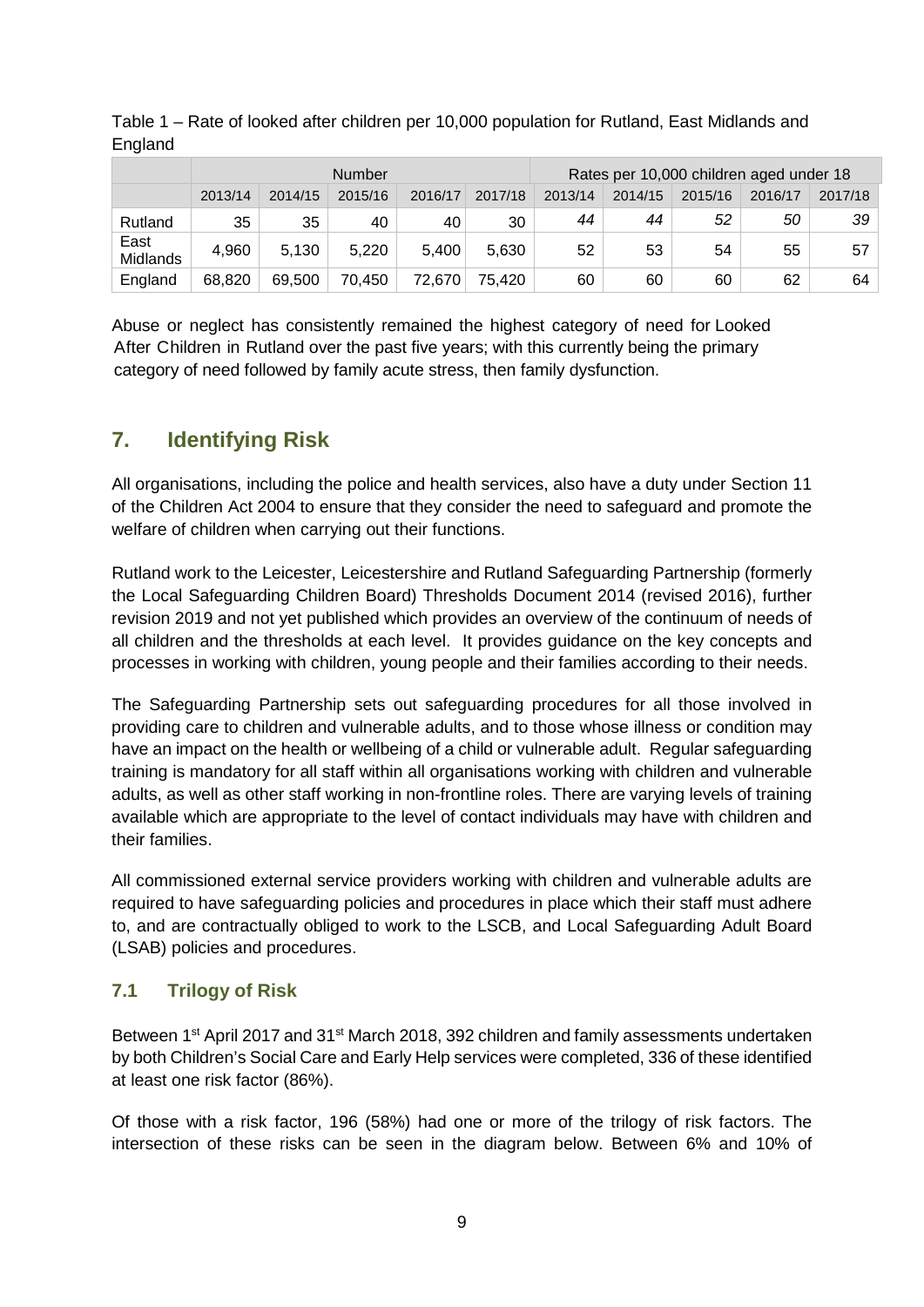assessments had a combination of at least two of the risks. This was most commonly domestic abuse and parental mental ill health.

It is more likely for domestic abuse and at least one additional factor to be identified than domestic abuse on its own. It is also more likely for parental substance misuse to be identified with at least one other factor than on its own. It was equally as likely for parental mental ill health to be identified alone and with other factors.



All three factors were present in 3% of cases.

The proportions of risk factors within Rutland assessments are broadly similar to those estimated for England within the Children's Commissioner's Vulnerability Report 2018.

# <span id="page-9-0"></span>**8. Existing Local Services**

#### <span id="page-9-1"></span>**8.1 General Overview**

Children's and family's needs will change and evolve over time and at different points in their lives they will have differing levels of involvement from a variety of services, whether universal, targeted, and/or specialist support services.

Rutland's Children's Services provides a range of services, some of which are available for all families (universal services), some targeted for the most vulnerable, and some which are specifically for those who meet statutory requirements for intervention and support – Children in Need or Looked After Children. Universal services are available to all children and families to promote positive outcomes for everyone, by providing access to education, health services and other positive activities. Practitioners working in universal services should identify where children and families would benefit from extra help at an early stage, in order that targeted services to support can be delivered, either through a single service or through an integrated multi-agency response.

Figure 4: Percentage of risk factors identified based on 336 assessments completed during 2017/18.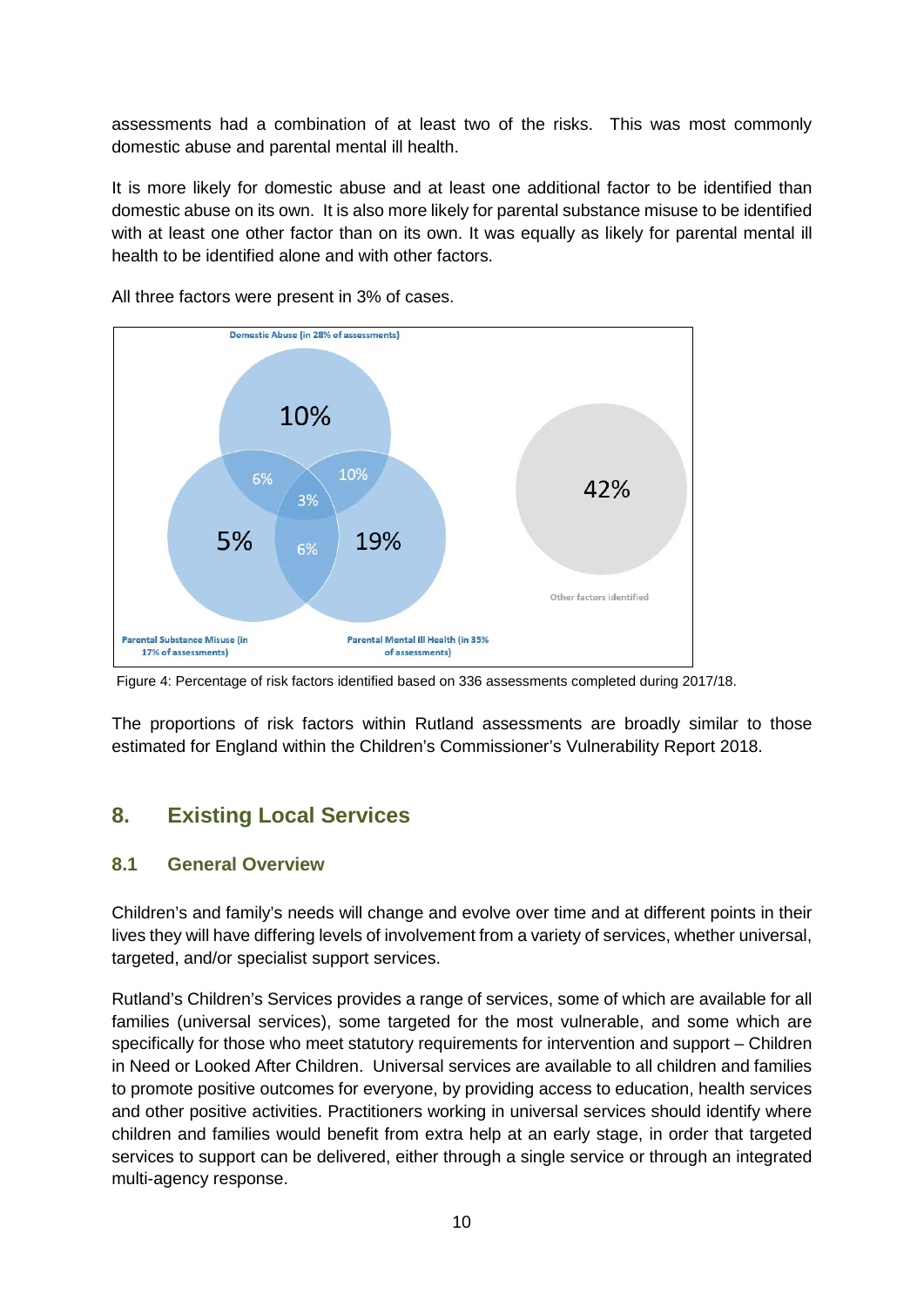Targeted services work with families where there are signs that without support a child may not fulfil their potential and are critical in preventing escalation of needs which would then require referral into specialist services; and will also continue to provide lower level support when a more specialist intervention has finished.

Specialist services focus on families with individual or multiple complex needs, including where help has been requested, where a specific disability or condition is diagnosed, and/or where statutory responsibilities are instigated.

It is important that professionals work together effectively to ensure that families experience smooth transition between services and that all services supporting the family remain focused on the needs of the child(ren). It is critical that all professionals remain aware of their responsibilities in relation to safeguarding and protecting children.

#### <span id="page-10-0"></span>**8.2 Mental Health Services for Adults**

Provided by Leicestershire Partnership NHS Foundation Trust (LPT) and Rutland County Council Adult Services, mental health support for those with a diagnosed mental health condition is delivered by a range of professionals including nurses, doctors, social workers, psychologists and occupational therapists. Professionals work with families, friends and carers to provide support, advice and education, to support individuals to remain at home in the community, and to prevent escalation of needs wherever possible. Services include community based teams for people with a range of mental health issues, including acute support, crisis intervention and a specialist perinatal service.

Nottinghamshire Healthcare Trust provide Improving Access to Psychological Therapies (IAPT) for anyone in Rutland over the age of 16, who is feeling stressed, anxious, low in mood or depressed. The service assesses and triages adults with a mental health problem and treats mild to moderate common mental health problems. In addition, Mental Health Matters – a voluntary sector agency – run support and drop-in sessions for those in recovery from crisis and for those with lower level needs.

In 2014/1[5](#page-10-2)<sup>5</sup> the 3.6% of the adult population of Rutland were in contact with secondary mental health services. This is lower than the proportion in the East Midland (5.6%) and England (5.4%).

### <span id="page-10-1"></span>**8.3 Mental Health Services for Children and Young People**

Children's mental health services are also delivered by LPT and are delivered as tiered Child and Adolescent Mental Health Services (CAMHS) that provide assessment and treatment to children aged 0-18 that have a range of complex mental and emotional health issues, including: anxiety, depression, trauma, eating disorders and self-harm**.** Services are provided by child psychiatrists, clinical psychologists and nurses.

There are a number of early interventions and services designed for any child to access, and available via universal service professionals including Health Visitors and School Nurses. These offer general advice and treatment for less severe problems, promote good mental

<span id="page-10-2"></span> <sup>5</sup> This is the most recent data available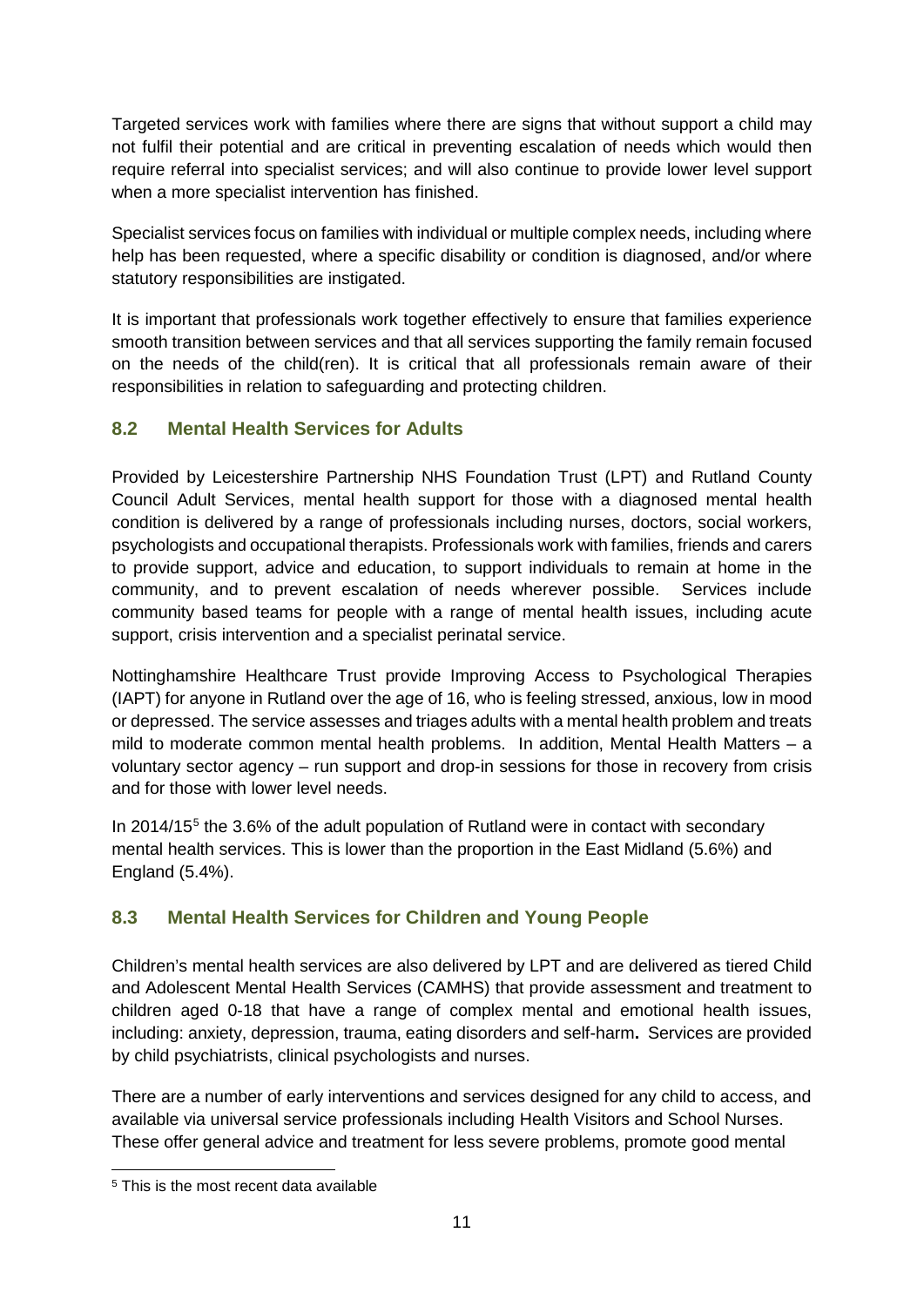health, aid the early identification of problems and refer to more targeted or specialist services. Schools and the Rutland Youth Service deliver support in schools and in the community supported by the Future in Mind Early Intervention and Route to Resilience offer. A Child and Young Person's Improving Access to Psychological Therapies offer is available from the council's Early Help Service Wellbeing Practitioners to address low level common mental health issues such as low mood, panic, sleep problems and stress management. In addition, there is online provision through Kooth.com for those aged 11-25 with an emotional wellbeing concern, the website offers a free, confidential and non-stigmatising way for young people to access counselling, advice and support online.

#### <span id="page-11-0"></span>**8.4 Substance Misuse Services**

Substance misuse services for adults aged 18 or over and, separately, for young people with any type of drug or alcohol problem are delivered by Turning Point through local community venues on both an appointment and a drop-in basis. Currently services are delivered from GP practices and the local community hospital both

There is currently no specific support available for children and young people who are impacted by their parent/carer's or other family members' substance misuse.

There are clear pathways between Children's Services and Turning Point for referral, responsibilities, and information sharing procedures.

#### <span id="page-11-1"></span>**8.5 Domestic Abuse Support Services**

Domestic abuse support is provided by a consortium of third sector providers known as UAVA across Rutland and Leicestershire. Working with male and female victims, aged 13 years and above, UAVA provide both outreach and Independent Domestic Violence Advisor (IDVA) support. The service assesses risk levels, produces safety plans with victims, works with children and young people affected by domestic abuse to help them stay safe and works with in tandem with other services to offer support across the full range of an individual's needs.

High Risk victims are referred to the Multi Agency Risk Assessment Conference (MARAC) for support by the IDVA.

UAVA also provide an Independent Sexual Violence Advisor (ISVA) service for individuals of any age who have experienced sexual abuse. The ISVA provides advice, information, advocacy and support to victims of sexual violence to reduce their risk and ensure their safety and that of their children.

There is no specific dedicated and separate support service for children and young people who have witnessed and/or experienced domestic abuse, however the Children's Centre provides one to one family support for children and parents experiencing domestic abuse, and also has staff trained to deliver the Freedom Programme for children.

There is currently no in-county provision for perpetrators of domestic abuse, other than via police Conditional Cautions or court-ordered IDAP or Specified Activity Requirements. There are perpetrator programmes in neighbouring authorities which can be accessed on a spotpurchase basis.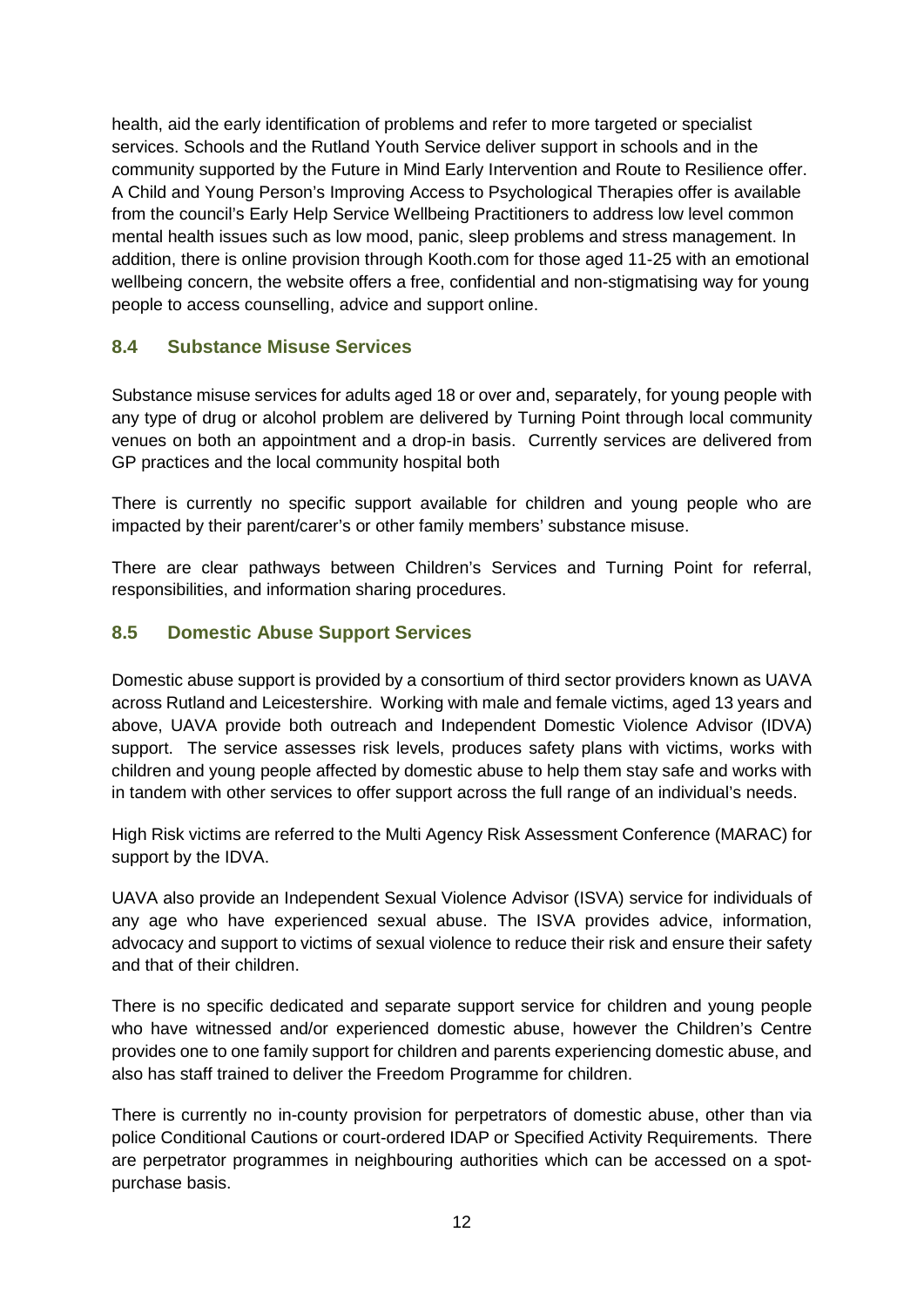The rate of reported incidents of domestic abuse in Rutland has risen for the past three years, though remains lower than the rate for England which has also been rising. The method of calculating the rate of DA incidents changed in 2015/16 and is not compatible with previous figures.

|                          | 2017/18        |       |       |                |        | 2018/19        |       |                |            |
|--------------------------|----------------|-------|-------|----------------|--------|----------------|-------|----------------|------------|
|                          | Q <sub>1</sub> | Q2    | Q3    | Q <sub>4</sub> | YTD    | Q <sub>1</sub> | Q2    | Q <sub>3</sub> | <b>YTD</b> |
| Leicester City           | 1,370          | 1,380 | 1,403 | 1,499          | 5,652  | 1,640          | 1,822 | 1,848          | 5,310      |
| Leicestershire<br>County | 1,393          | 1,317 | 1,396 | 1,585          | 5,691  | 1,743          | 1,775 | 1,835          | 5,353      |
| Rutland<br>County        | 36             | 35    | 30    | 42             | 143    | 51             | 56    | 60             | 167        |
| <b>LLR</b>               | 2,799          | 2,732 | 2,829 | 3,126          | 11,486 | 3,434          | 3,653 | 3,743          | 10,830     |

Table 2 – Quarterly Police Recorded Domestic Abuse Offences and Incidents

#### <span id="page-12-0"></span>**8.6 Carers Services for Children and Young People**

Rutland County Council has a duty to assess the needs of young carers; this is done by the Children's Social Care Duty Team. Support for young people who have caring responsibilities is provided by the council in the form of a support group, a siblings group and one to one mentoring for young people. This consists of two groups: Little Stars for those aged 8-12 years; and Time Out For Us (TOFU), aimed at those aged 12 and over.

During the past 12 months 64 young people attended a young carers group, including 11 young people caring for parents with mental health conditions, and fewer than 5 young people caring due to domestic abuse at home or parental substance misuse issues.

# <span id="page-12-1"></span>**9. Pathways to Access Support**

#### <span id="page-12-2"></span>**9.1 How Services Identify and Respond to Concerns**

All existing service providers have individual processes in place for identifying concerns, monitoring incidents and responding to ensure these children and young people are safeguarded and their families helped. The section below sets out the existing pathways and identifies gaps to be addressed.

#### <span id="page-12-3"></span>**9.1.1 Universal Services**

Universal services, such as schools and health visitors will utilise the Early Help Assessment using a Signs of Safety approach to identify risks and strengths in early help cases.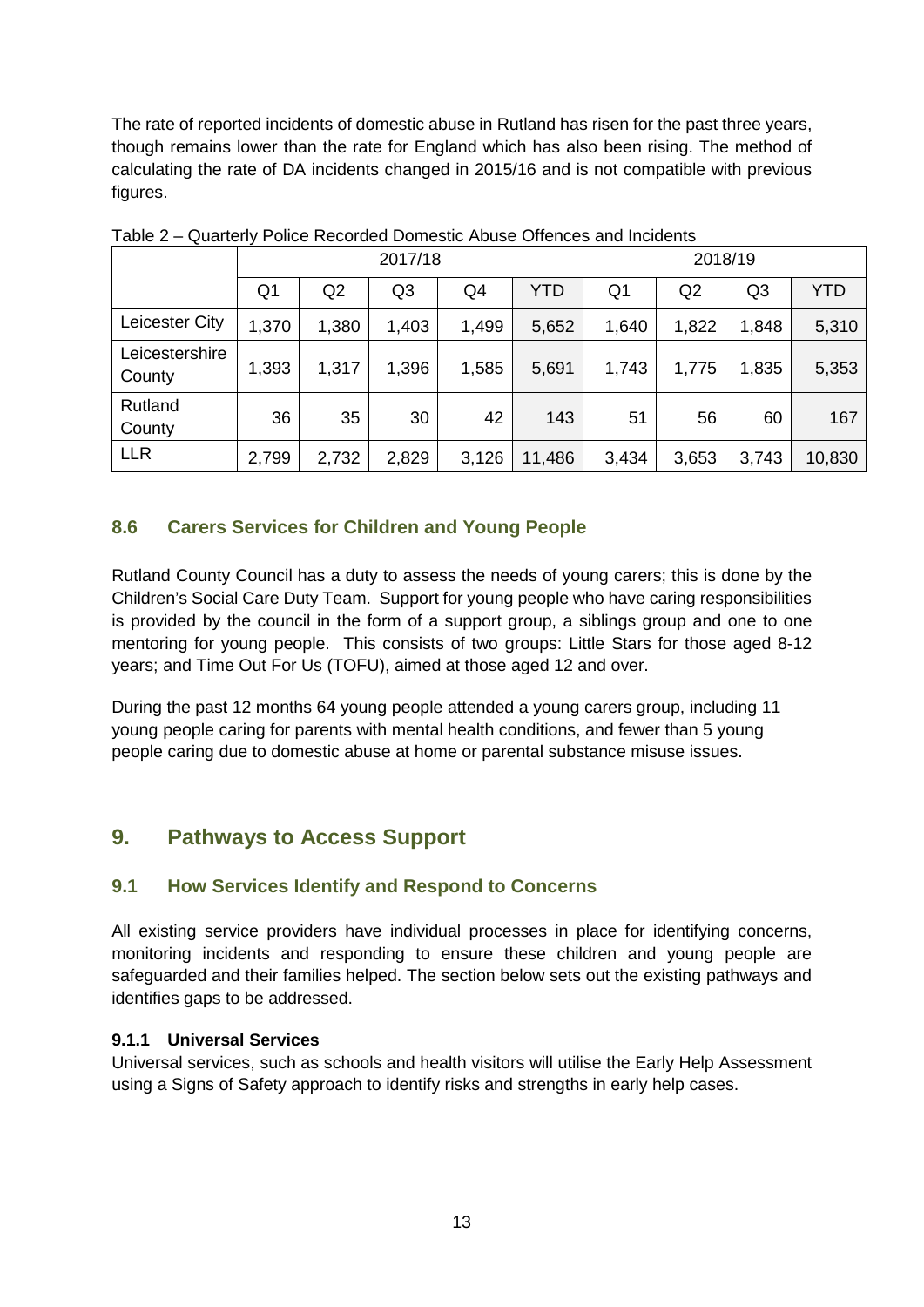#### <span id="page-13-0"></span>**9.1.2 Mental Health Services**

Across the mental health services provided by LPT, staff identify whether service users have any dependents as part of the assessment process. This is not routinely followed up across all the service areas, unless there is a concern.

Safeguarding concerns regarding children of a service user will prompt the services own safeguarding procedures to be implemented, and these are in line with the LSCB policies and procedures.

The IAPT service run by Nottinghamshire Healthcare Trust also use an initial assessment to identify dependents of service users. Again, this is not routinely followed up further unless there is a reason for the worker to be concerned, at which point further information on the child(ren) is requested, and safeguarding processes are instigated as appropriate.

#### <span id="page-13-1"></span>**9.1.3 Substance Misuse Services**

As part of the comprehensive assessment undertaken by Turning Point with all of their service users, children of service users are identified, along with information of whether they reside with the service user, whether there are any concerns, and information such as safe storage of any medication.

The service follows safeguarding procedures and information sharing as appropriate where any concerns are identified.

#### <span id="page-13-2"></span>**9.1.4 Domestic Abuse Services**

UAVA follow the DASH (Domestic Abuse Stalking and Harassment) risk assessments for victims of domestic abuse, which also identify if any children have been exposed directly or indirectly to domestic abuse and look at the impact of this and risk to the child. The organisation's safeguarding policies and procedures set out how any concerns should be addressed and escalated.

Referrals are currently made into Children's Social Care via the duty desk. Children's Social Care are represented at MARAC, and UAVA staff attend and input into both Strategy discussions and Section 47 enquiries.

#### <span id="page-13-3"></span>**9.1.5 Young Carers**

RCC's assessment for all young carers includes questions about the nature of the cared for individual's needs, including mental health and substance misuse. The organisation's safeguarding policies and procedures set out how any concerns should be addressed and escalated.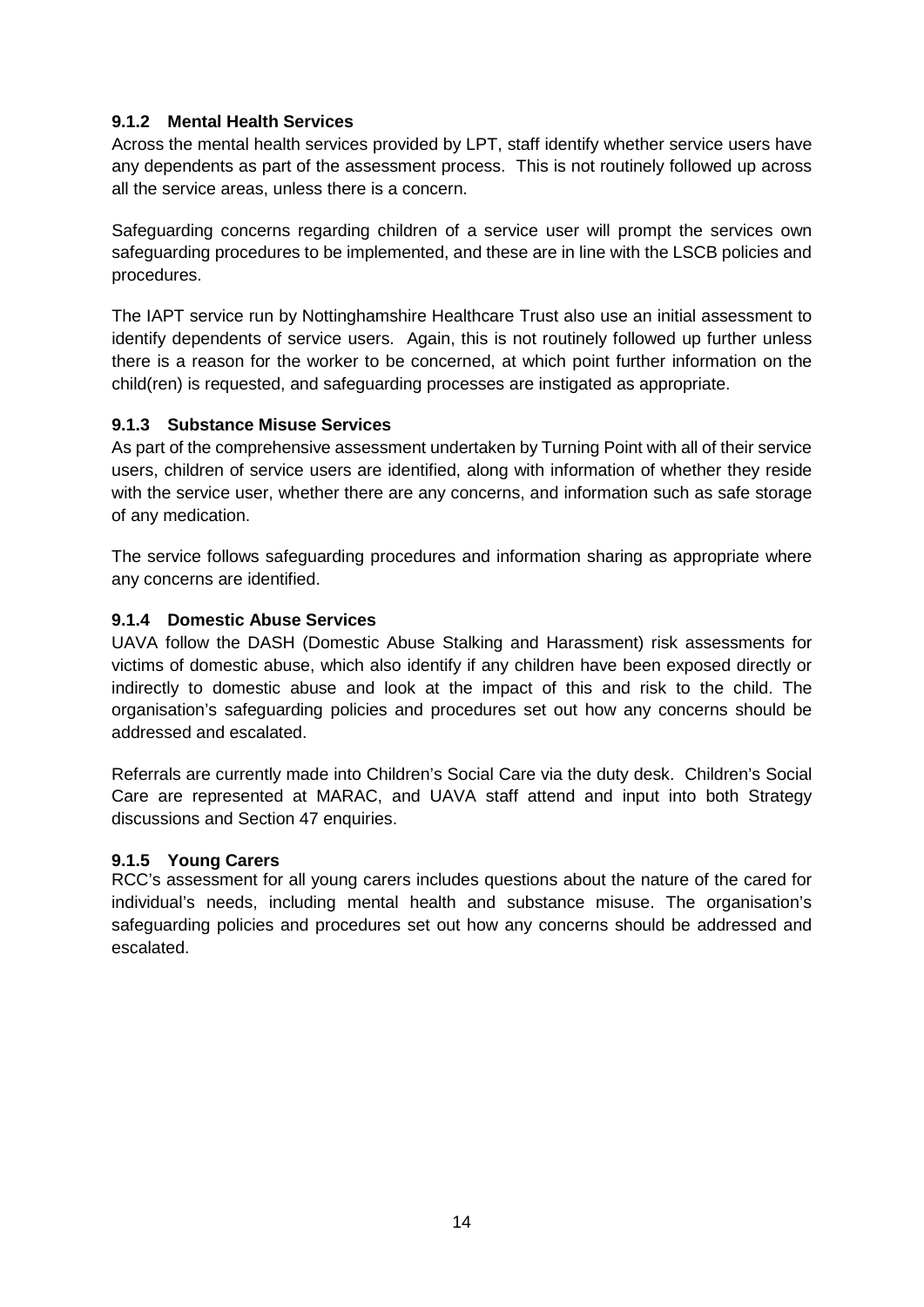# <span id="page-14-0"></span>**10. Recommendations**

Although the numbers of children in Rutland are relatively small, it is clear that there are still opportunities to improve the support to children who may be impacted by their parents/carers issues and vulnerabilities, and to reduce the risk to those children through information sharing and the pathways which are in place.

#### *Understanding Need*

1. Address the gaps in our knowledge to ensure that we have a full picture. This includes ensuring that we have clear recording of the detailed breakdown of factors of concern in all our cases within Children's Social Care and Early Help, this is particularly important where these issues come to light once the child is engaged with our services and has not been the initial reason for referral.

2. Review contract monitoring data from commissioned services to ensure that relevant data is collected to identify and understand need, including ensuring that services identify where adult service users have dependent children within their care.

3. Improve both data collection and data interrogation to understand levels of need locally, making use of data to determine trends and patterns in order to target interventions appropriately.

#### *Identification of Need*

4. Promote greater use of screening of potential risks and need by a wider number of practitioners:

- i) Ensure adults' practitioners are trained and proactively using screening and assessment tools to identify children of their service users, and to identify areas of risk for those children.
- ii) Ensure children's practitioners are trained and proactively using screening and assessment tools to identify where there is familial/carer substance misuse, domestic abuse, and/or mental health that may be impacting on a child.
- iii) Continue to rollout training and awareness for generic practitioners who may come across families during the course of their work to help them identify areas of risk, including substance misuse, domestic abuse, and/or mental health, and ensure there are clear pathways on place for referral and professional advice.

#### *Responding to Need*

5. Improved communication of pathways for identifying risks and ensuring swift access to support services and interventions to reduce the risks to children and improve their protective factors.

6. Develop integrated support services for children and young people who are at risk of or have experienced family life that features substance misuse, domestic abuse and/or mental ill health of their main caregiver.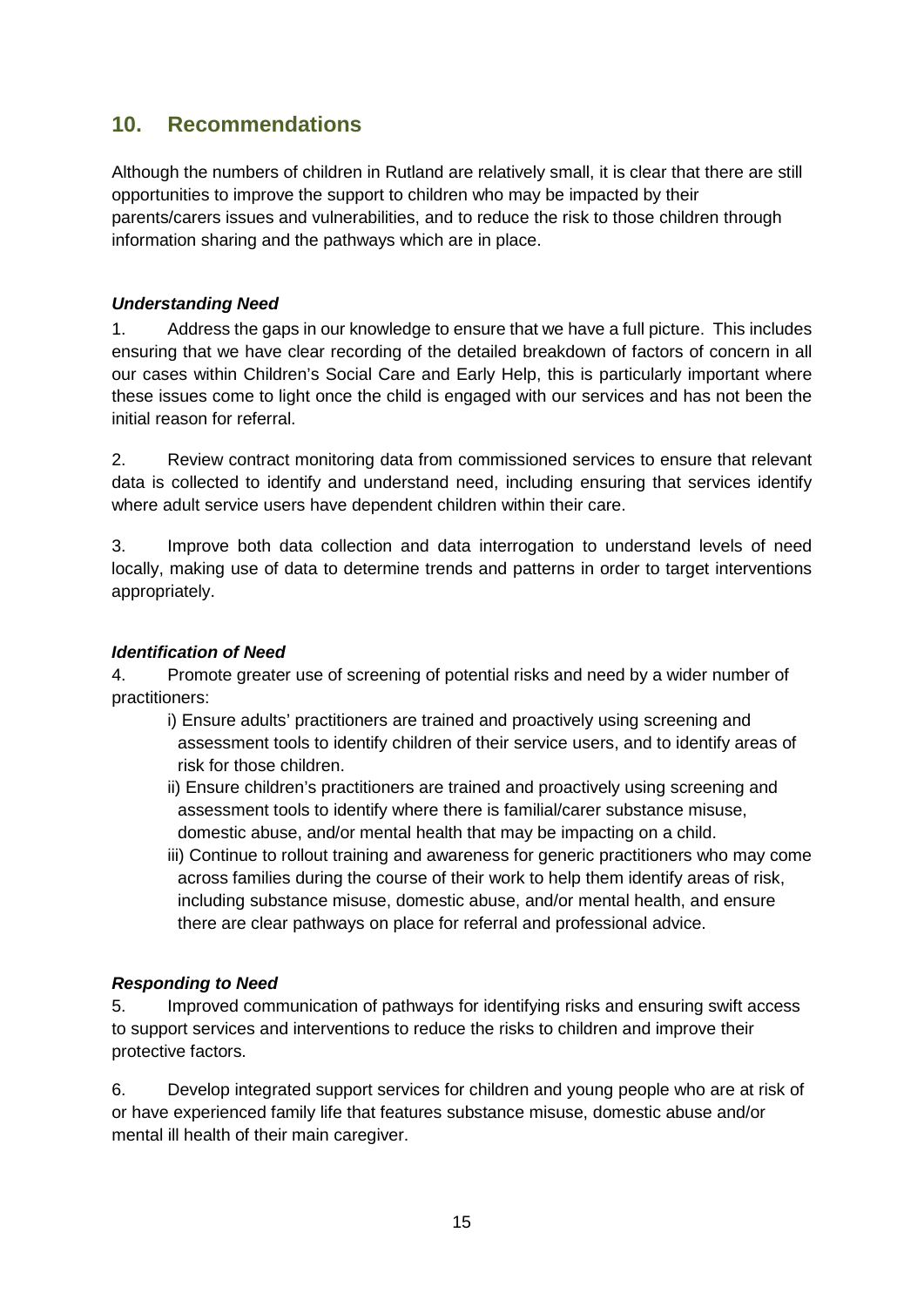7. Put specific targeted support and interventions services in place for children and young people who witness domestic abuse in the household and ensure this is picked up as part of the recommissioning if domestic abuse services taking place during 2019/20.

8. Understanding whether there are barriers to adults engaging with services when they have children, what these are and how we can communicate better with our service users to address these.